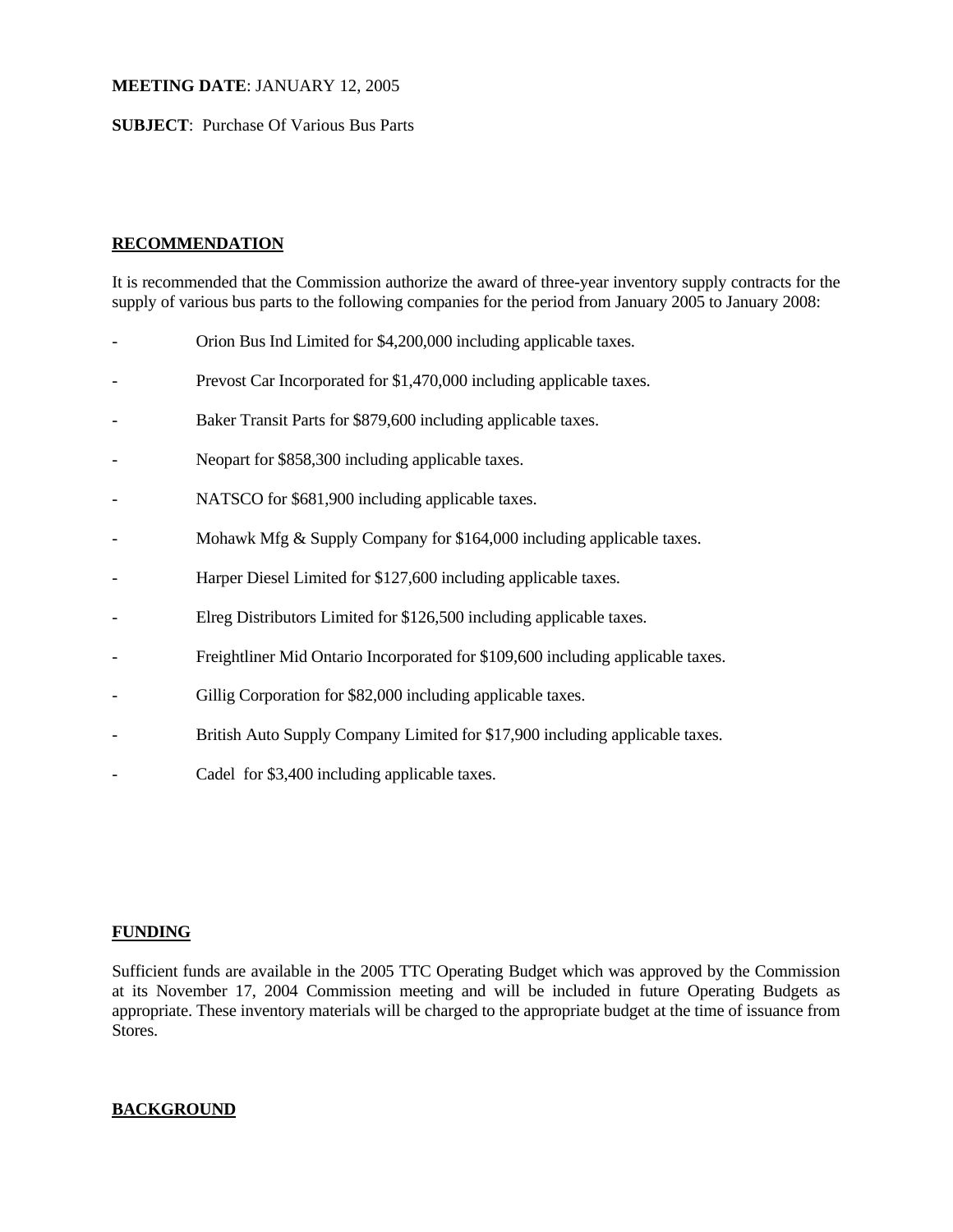The subject bus parts are used for varying bus maintenance needs. Several examples include brake camshafts, lamp assemblies, motor starters and engine mounts.

#### **DISCUSSION**

Tenders were invited from twenty-seven known companies coupled with an advertisement on the TTC internet website on September 17, 2004. Sixteen companies submitted tenders as summarized in Appendix  $A$ .

The tender called for 851 pre-approved part types. The tenderers were also advised that alternatives would not be considered during the evaluation. A total of 671 part types are being recommended for award. The 180 part types that are not being recommended for award are comprised of 82 part types where no pricing was received, 41 part types that will be re-categorized by staff for a subsequent tender, 29 part types which had identified excessive price increases and 28 part types that were resultant of non-compliant tenders. Staff will investigate these parts and they may subsequently be the subject of a future tender.

During evaluation of the 18 submissions received, two companies were unable to quote and three companies submitted invalid or non-compliant tenders and were subsequently not considered further.

MCI Service Parts Incorporated submitted a tender that they had modified the Commission's forecasted quantities on all of their quoted 59 part types thereby rendering their submission as a non-compliant tender and consequently was not considered further.

New Flyer Industries submitted a tender however they failed to complete the required Form of Tender document thereby rendering their submission as a non-compliant tender and consequently was not considered further.

Tor Truck Corporation submitted a tender however they failed to submit the required Form of Tender document thereby rendering their submission as a non-compliant tender and consequently was not considered further.

The remaining thirteen tenders were evaluated and ultimately twelve companies will be receiving contracts.

Orion Bus Industries Limited submitted prices on 463 part types and has the lowest compliant price on 250 part types. Of these part types, 2 part types were deemed as excessive in price when compared to the previous price paid and were not considered further. They are recommended to be awarded an upset limit contract for \$4,200,000 for 248 part types.

Prevost Car Incorporated submitted prices on 342 part types and has the lowest compliant price on 97 part types. Of these part types, 11 part types were deemed as excessive in price when compared to the previous price paid and were not considered further. They are recommended to be awarded an upset limit contract for \$1,470,000 for 86 part types.

Baker Transit Parts submitted prices on 492 part types and has the lowest compliant price on 144 part types. Of these part types, 6 part types were deemed as excessive in price when compared to the previous price paid and were not considered further. They are recommended to be awarded an upset limit contract for \$879,600 for 138 part types.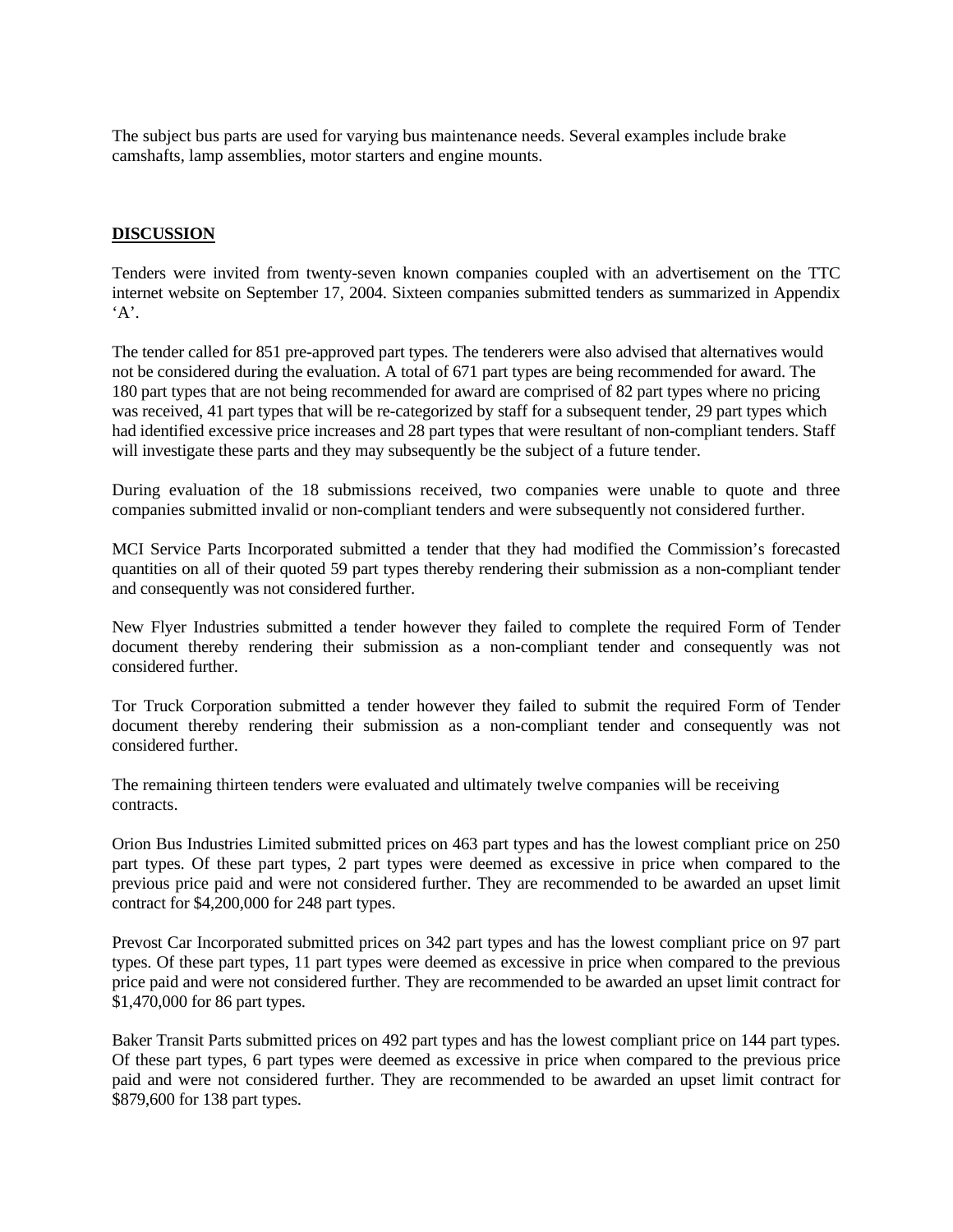Neopart submitted prices on 274 part types and has the lowest compliant price on 112 part types. Of these part types, 5 part types were deemed as excessive in price when compared to the previous price paid and were not considered further. They are recommended to be awarded an upset limit contract for \$858,300 for 107 part types.

NATSCO submitted prices on 74 part types and has the lowest compliant price on 16 part types. They are recommended to be awarded an upset limit contract for \$681,900.

Mohawk Mfg & Supply Company submitted prices on 100 part types and has the lowest compliant price on 12 part types. Further, they submitted an additional offer that was based on alternatives. This additional offer was not considered further. They are recommended to be awarded an upset limit contract for \$164,000.

Harper Diesel Limited submitted prices on 38 part types and has the lowest compliant price on 14 part types. Of these part types, 1 part type was deemed as excessive in price when compared to the previous price paid and was not considered further. They are recommended to be awarded an upset limit contract for \$127,600 for 13 part types.

Elreg Distributors Limited submitted prices on 21 part types and has the lowest compliant price on 10 part types. They are recommended to be awarded an upset limit contract for \$126,500.

Freightliner Mid Ontario Incorporated submitted prices on 76 part types and has the lowest compliant price on 6 part types. Of these part types, 1 part type was deemed as excessive in price when compared to the previous price paid and was not considered further. They are recommended to be awarded an upset limit contract for \$109,600 for 5 part types.

Gillig Corporation submitted prices on 300 part types in US funds. Further their tender noted that the Commission would assume costs for freight, brokerage, customs clearance and other related costs incurred to clear goods from customs. For evaluation purposes, staff estimated that these costs would be covered by adding an estimated 5% to their unit pricing. They have the lowest compliant price on 31 part types. Of these part types, 2 part types were deemed as excessive in price when compared to the previous price paid and were not considered further. They are recommended to be awarded an upset limit contract for \$82,000 CDN (\$63,000 USD) for 29 part types.

British Auto Supply Company Limited submitted prices on 10 part types and has the lowest compliant price on 2 part types. Of these part types, 1 part type was deemed as excessive in price when compared to the previous price paid and was not considered further. They are recommended to be awarded an upset limit contract for \$17,900 for 1 part type.

Cadel submitted prices on 27 part types and has the lowest compliant price on 6 part types. They are recommended to be awarded an upset limit contract for \$3,400.

Groeneveld/CPL Systems submitted prices on 3 part types and has the lowest compliant price on 1 part type, however staff will be re-assigning this one part type to another grouping of parts more conducive to attaining better pricing on other CPL Systems manufactured parts. Therefore, this part will be the subject of another tender.

Each contract includes approximately 20% contingency for variances between forecasted and actual usage and new parts yet to be identified which may be added to the contracts during the contract term.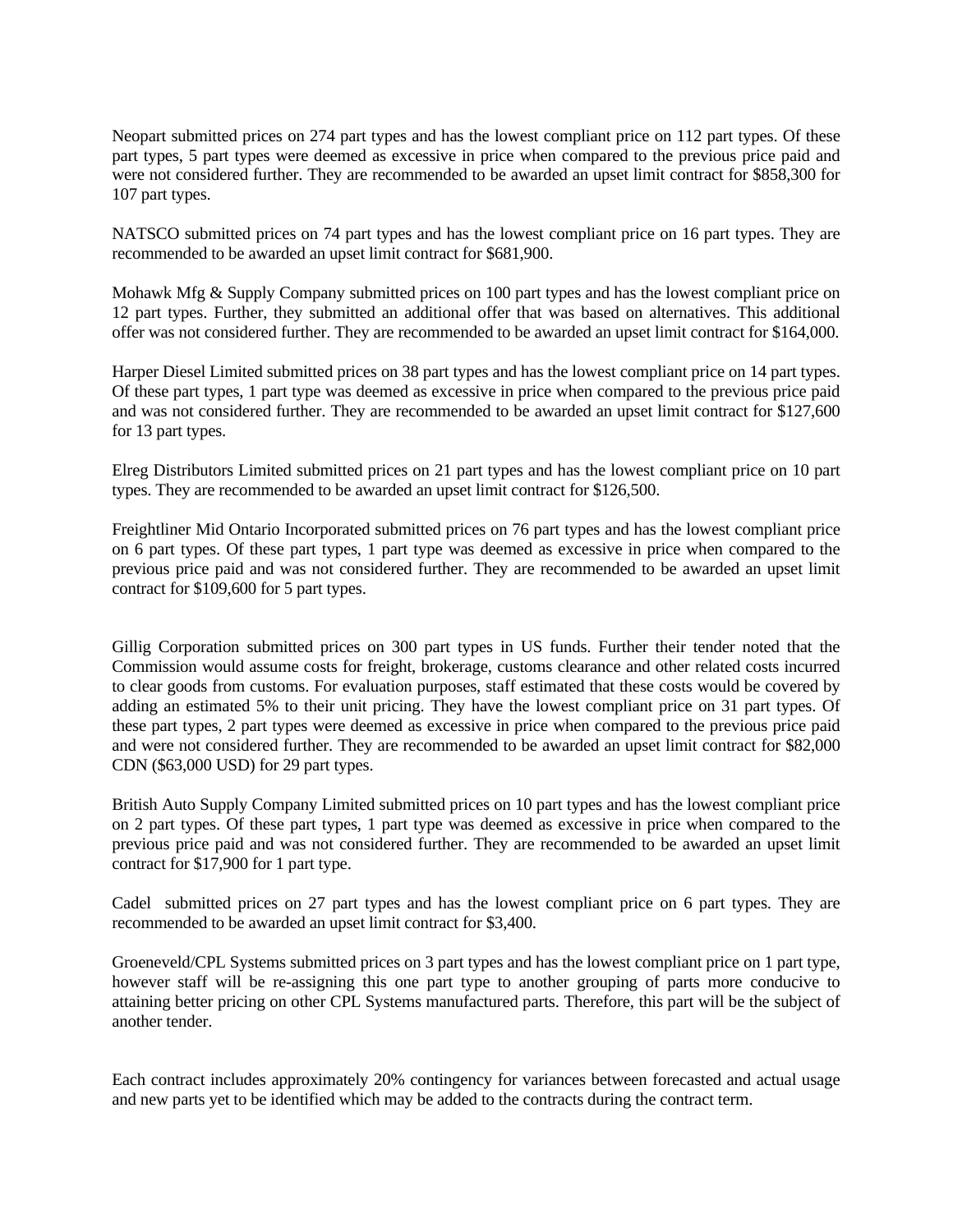The pricing for the new three-year inventory supply contracts are approximately 11% lower in the first year of the contract. The pricing will be approximately 4% higher in year two based on year one pricing and approximately 4% higher in year three based on year two pricing.

## **JUSTIFICATION**

These various bus parts are required in order to support varying bus maintenance needs.

- - - - - - - - - - - -

December 23, 2004 9-117-55 Appendix A